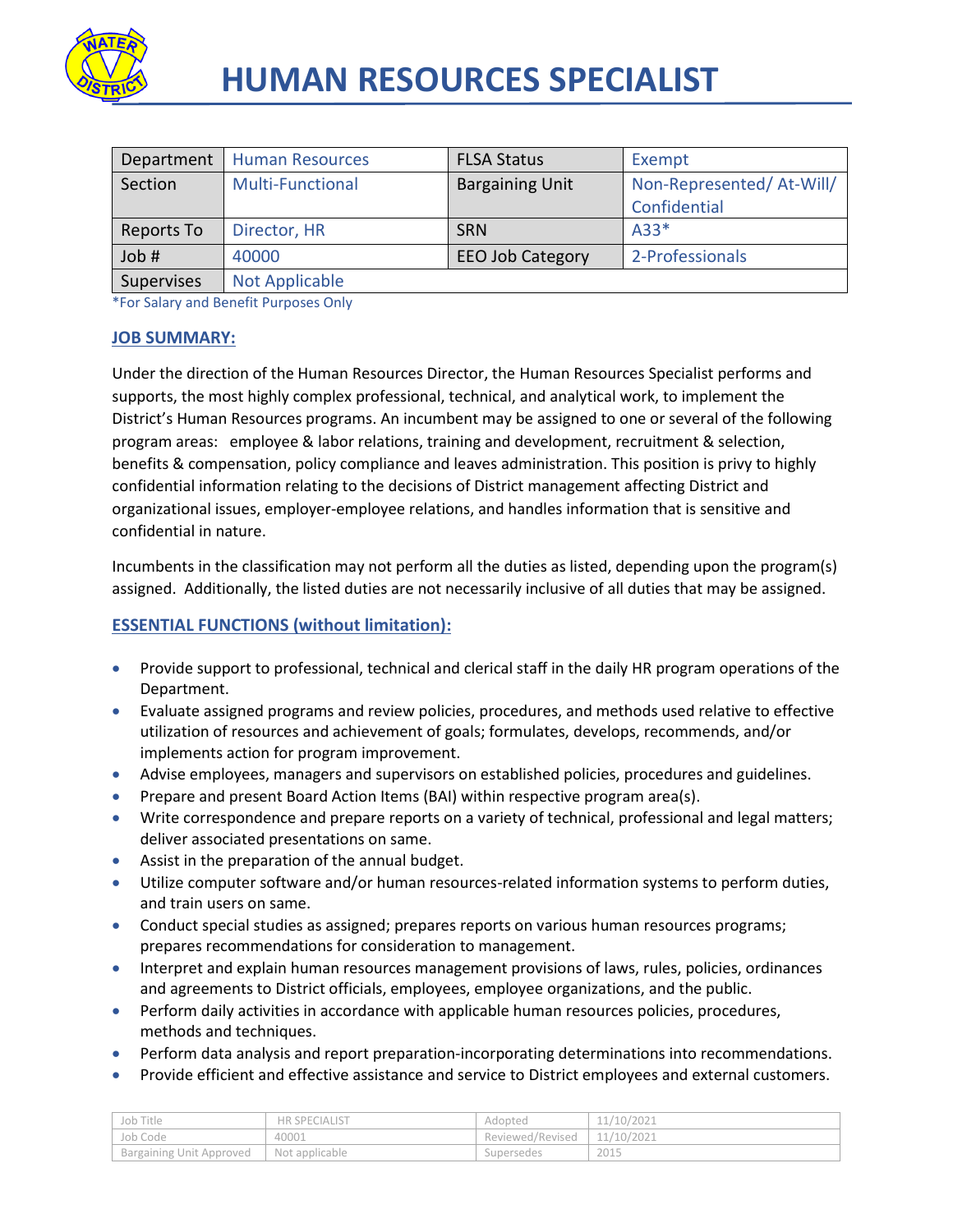

 Train staff; provide information and guidance on applicable human resources policies, procedures, methods and techniques; respond to questions and assist in reviewing work products.

## **When assigned to Employee and Labor Relations:**

- 1. Support the Human Resources Director with complex employee and labor relations matters; assist in the collection and preparation of data used in negotiations and meet and confer obligations.
- 2. Conduct and participate in workplace investigations and fact-finding; recommend and implement resolution strategies and prepare associated reports of findings; provide consultation to managers and supervisors; analyze complaint trends and develop recommendations for specific training or other remedial action as appropriate.
- 3. Provides advice and counsel on handling grievances, processing and dealing with disciplinary matters; interpret provisions of the Memorandum of Understanding with managers and employee organizations; coordinate discipline process.
- 4. May participate as a member of the bargaining team at Labor Management meetings, meet and confers and contract negotiations as needed.
- 5. Prepares research and studies in preparation for District negotiations; assists in drafting and revising proposal language.
- 6. Provide professional and technical advice regarding contract language, personnel rules and Regulations, policies, procedures, and labor law.
- 7. Research and analyze legislation and federal and state regulations for their effect on personnel functions.
- 8. Prepare reports for in-house decision-making and professional/technical correspondence, including Board of Directors communications; make oral presentations of findings and conclusions.

## **When assigned to Training and Development:**

- 1. Develop and present training on HR policies and topics to employees and management.
- 2. Collaborate with management to determine short-term and long-term training needs to build scalable, sustainable training plans and results.
- 3. Design, develop and implement impactful curriculum with pre and post training assessments, action learning, training workshops and e- learning to meet business needs.
- 4. Conduct research with subject matter experts and others as needed to define training content and to establish solutions to alleviate knowledge and skill gaps.
- 5. Stay abreast of best practices in training and development, to develop methods for continuously renewing/refreshing curriculum workshops.
- 6. Design, develop and publish annual Human Resources Development Calendar
- 7. Coordinate, schedule and facilitate trainings and serve as subject matter expert for supervisors and managers.

| ' Job Title                     | <b>HR SPECIALIST</b> | Adopted          | 11/10/2021 |
|---------------------------------|----------------------|------------------|------------|
| Job Code                        | 40001                | Reviewed/Revised | 11/10/2021 |
| <b>Bargaining Unit Approved</b> | Not applicable       | Supersedes       | 2015       |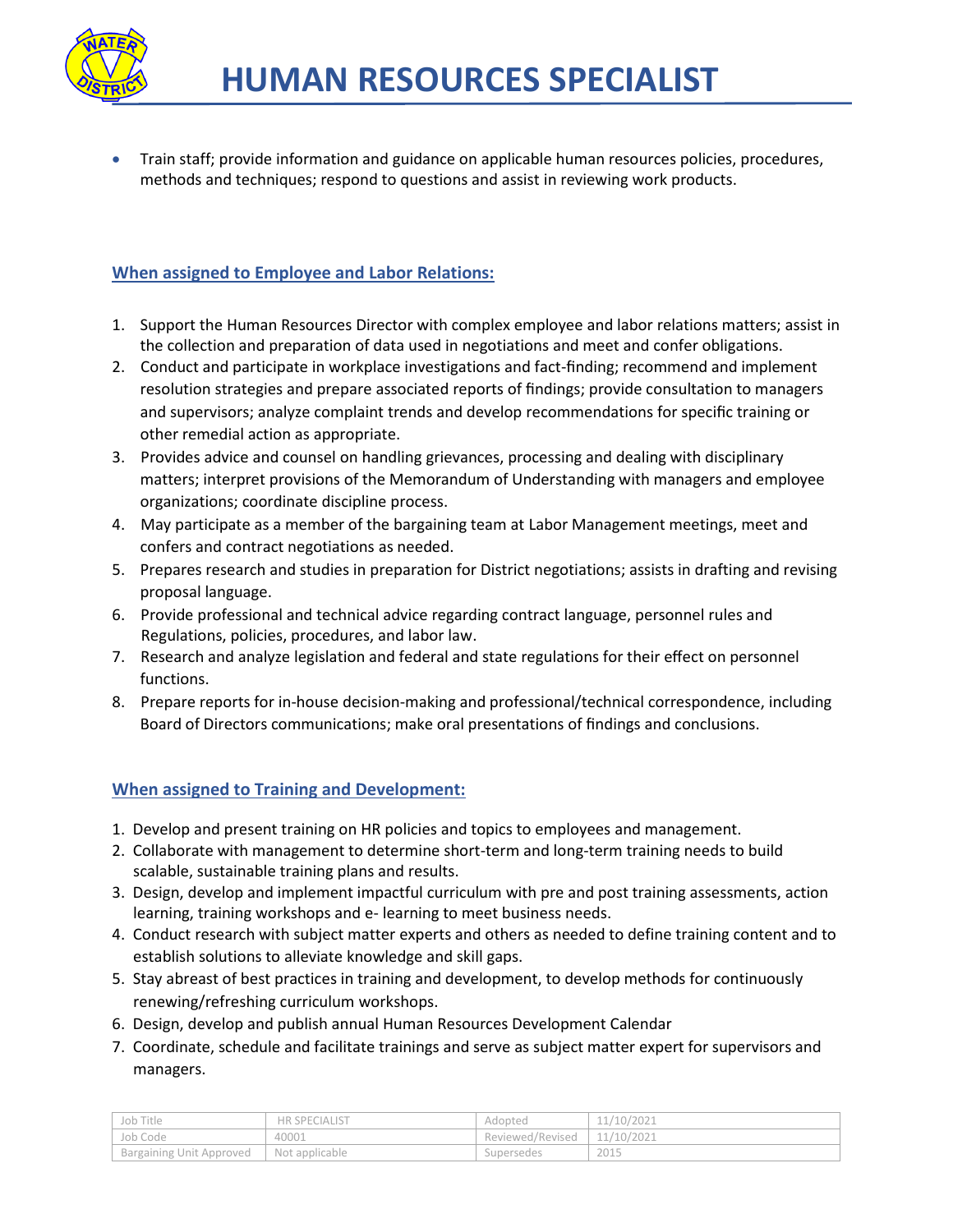

- 8. Coordinate and plan contractors and vendors when external training is needed. Ensure vendor performance meets or exceeds defined performance standards and adheres to overall company policies and procedures.
- 9. Establish a registration & tracking program for employee training.
- 10. Assist with the development, training and tracking of performance management system.
- 11. Review and collaborate with management on employee evaluations to ensure fair rating and rewarding for employee performance.

## **When assigned to Recruitment & Selection:**

- 1. Liaise between subject matter experts, division management and human resources staff to assist with the development of job postings, examinations, recruiting and onboarding.
- 2. Receive and process staffing requests to fill new or existing positions; follows up with hiring authority to plan a recruitment strategy.
- 3. Review and approve staffing requisition forms submitted to fill vacancies; review and approve recruitment literature including bulletins, advertisements, and brochures.
- 4. Collaborate with hiring manager to discuss recruitment and selection needs; design and develop recruitment plan and provide technical assistance regarding recruitment and selection issues.
- 5. Provide analytical support with classification/compensation change and communicate results to the hiring authority; respond to staffing issues and interpret and communicate policies and procedures.
- 6. Maintain functionality and accuracy within an automated recruitment system including web page management, applicant tracking, test question banking, and metrics.
- 7. Obtain raters for interviews and other test parts and instructs raters regarding procedures and standards to be applied.
- 8. Plan and develop tests for required competencies for knowledge, skills, and abilities and establishes test standards. Schedule and proctor tests and interviews.
- 9. Compile, calculate, and analyze numerical data and prepare tables for final hiring recommendation.
- 10. Receive and review background check reports and conducts reference checks and makes job offers and negotiate salary.
- 11. Provide support with recruitment campaign and represent CVWD at career days, job fairs, and other events.
- 12. Assist with development of inclusion strategies and outreach initiatives attracting candidates from disadvantaged and underrepresented communities.
- 13. Research and track internal and external factors that affect recruitments including economic and workforce trends, technology, and process improvements.
- 14. Respond to requests for information.

# **When assigned to Benefits and Compensation:**

| Job Title                | <b>HR SPECIALIST</b> | Adopted          | 11/10/2021 |
|--------------------------|----------------------|------------------|------------|
| Job Code                 | 40001                | Reviewed/Revised | 11/10/2021 |
| Bargaining Unit Approved | Not applicable       | Supersedes       | 2015       |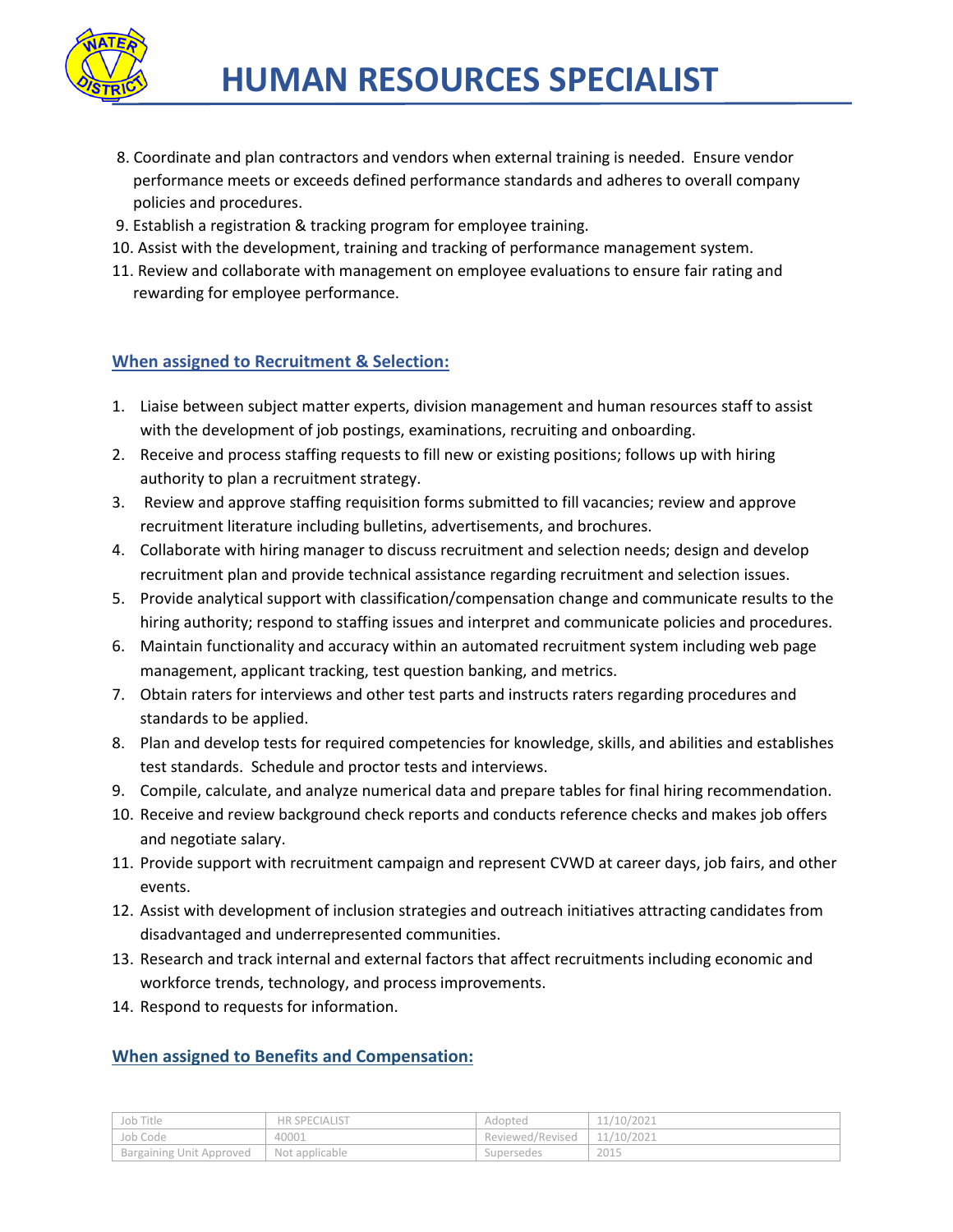

- 1. Provides direct and indirect support in the administration and coordination of benefits programs, including the executive retiree and board medical reimbursement program, deferred compensation governance, and the District's annual open enrollment process.
- 2. Evaluate and make recommendations on various benefits options and work with brokers, insurance carriers, plan administrators, healthcare providers, employees, labor representatives and others to meet employee and District needs.
- 3. Provide direction and coordination regarding Public Employees' Retirement System (PERS) matters
- 4. Administers HR-NET including processing personnel actions, position control, and maintaining the table of classifications titles, salary schedules, and salary roll-ups.
- 5. Performs classification and compensation studies which includes: conducting job analysis; conducting and responding to compensation studies and analysis; interpreting and applying classification and compensation methodologies, policies, procedures, and applicable laws; assist the District in meet and confer processes with bargaining units; providing recommendations on pay structures; preparing written analysis and agenda items; and performing related activities.
- 6. May conduct the disability leave and job accommodation interactive process using strong problemsolving skills; analyze essential job functions as compared to restrictions; develop recommendations for on-the-job accommodations; consult and coordinate with appropriate decision makers and document the interactive process. Issue Notices of Status and Findings.
- 7. Facilitate and train District employees on HR policies and/or associated programs.

## **When assigned to Policy Compliance & Leaves Administration:**

- 1. Assist in the development, implementation and evaluation of new or revised policies or programs.
- 2. Advise employees, managers, and supervisors on established policies, procedures, and guidelines.
- 3. Maintain knowledge of all relevant local, state, federal and other regulatory agency laws, rules, regulations, and policies to ensure program compliance.
- 4. Facilitate and train District employees on HR policies and/or associated programs.
- 5. Direct and ensure the maintenance of records and preparation of reports necessary for program operations; prepare correspondence and reports as required.
- 6. Consult with organizational managers and supervisors to provide guidance and expertise on disability/leave management consistent with State and Federal laws, memoranda of understanding, and other applicable sources of authority.
- 7. Conduct good faith ADA Interactive Process with employees and document the process; effectively shepherd the process through resolution, including proper documentation and effective communication with multiple stakeholders. Issue status report and determinations.
- 8. Review and analyze employee leave and disability accommodation requests and makes determinations regarding eligibility.
- 9. Develop and implement new disability/leave management programs, procedures, guidelines, forms and educational training materials; conduct special studies and prepare reports.
- 10. Develop a comprehensive tracking program for all employee leaves of absences and accommodations.

| Job Title                       | <b>HR SPECIALIST</b> | Adopted          | 11/10/2021 |
|---------------------------------|----------------------|------------------|------------|
| Job Code                        | 40001                | Reviewed/Revised | 11/10/2021 |
| <b>Bargaining Unit Approved</b> | Not applicable       | Supersedes       | 2015       |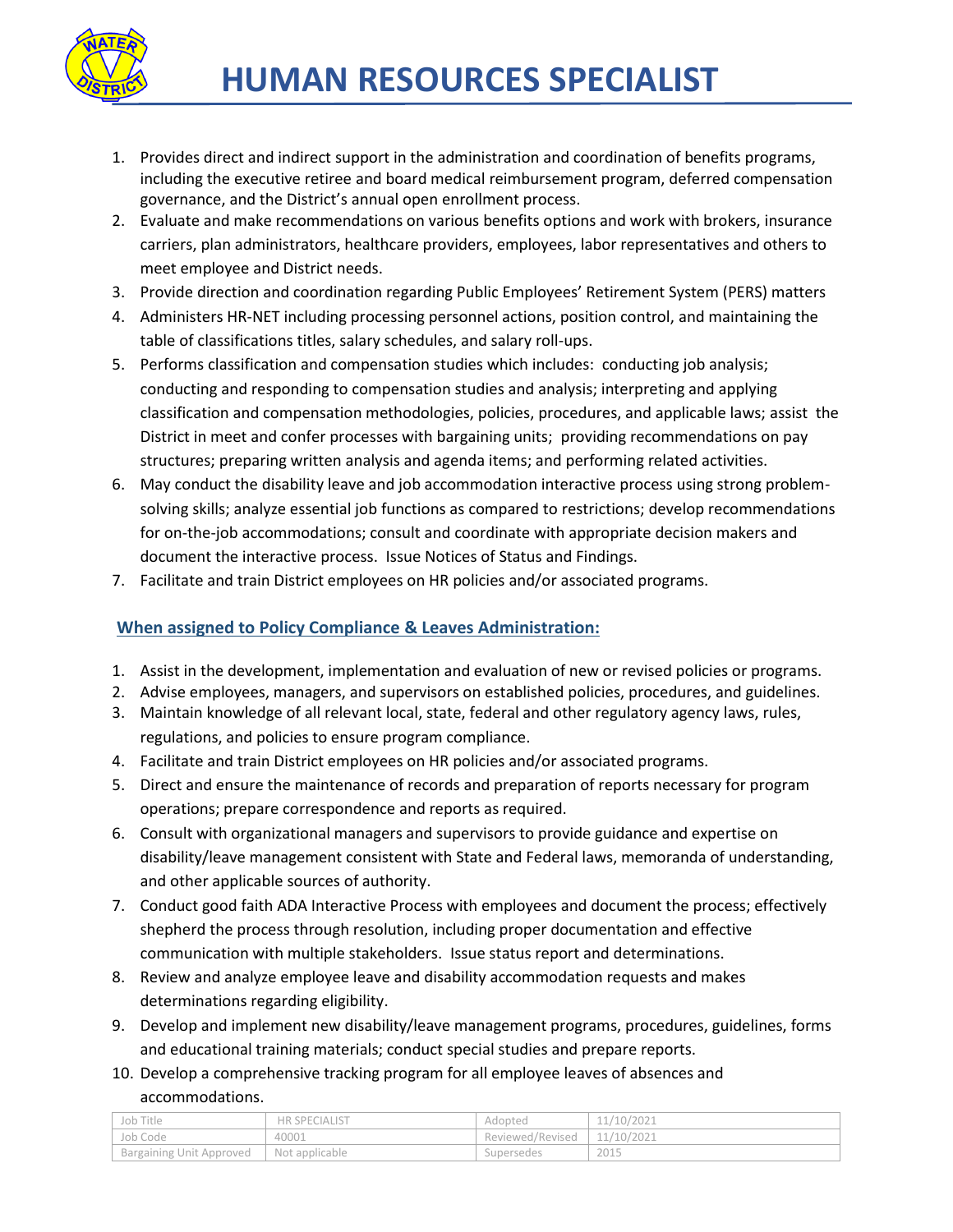

## **MINIMUM QUALIFICATIONS:**

### **Knowledge of:**

- Fundamental principles and practices of public sector human resources administration, including practices methods and techniques related to one or more of the program areas of recruitment and selection, employee/labor relations, training and development, policy development and compliance, leaves administration and benefits and compensation.
- Principles, techniques and activities related to employee and labor relations serving as an employer representative in a complex collective bargaining unit environment.
- Business computer applications such as Microsoft Office Suite, HRIS, benefits administration systems and applicant tracking systems.
- Collective bargaining laws, procedures, and practices.
- Principles and practices of administering Memorandums of Understanding with employee organizations, processing grievances, and dealing with disciplinary matters.
- **•** Procedures and requirements associated with administrative investigations.
- Principles and methods for developing performance improvement plans.
- Techniques and methods for effective training of human resources fundamentals.
- Research and statistical analysis practices.
- Principles of technical report preparation and professional business writing.
- **•** Principles of effective presentations and public speaking.
- Pertinent local, state and federal laws, ordinances and rules.
- **•** Principles and practices of effective customer service.
- Concepts, instructional methods, instructional aids and materials necessary for developing, implementing and evaluating employee development programs.

#### **Skills & Abilities:**

- Interpret and explain pertinent local, state, federal and District and department policies and procedures.
- Perform difficult and complex human resources work, ensuring compliance with District policies and procedures, local, state and federal laws and regulations.
- Analyze systems, administrative and management practices and identify opportunities for improvement; analyze situations quickly and objectively, apply appropriate elements of decisionmaking and determine the proper course of ac<sup>on</sup>.
- Understand, interpret and apply complex laws, regulations, policies, and procedures.
- $\bullet$  Use information systems and applicable so $\mathbb{Z}$  ware as tools in the performance of human resources work.
- Determine effective method of research; and compile data and present in form most likely to enhance understanding.
- Collect, research, analyze, evaluate, and interpret a variety of complex statistical and narrative information and data and make sound recommendations.
- Perform accurate mathematical and statistical calculations in the preparation of reports, forms, questionnaires, and surveys.

| Job Title                | <b>HR SPECIALIST</b> | Adopted          | 11/10/2021 |
|--------------------------|----------------------|------------------|------------|
| Job Code                 | 40001                | Reviewed/Revised | 11/10/2021 |
| Bargaining Unit Approved | Not applicable       | supersedes       | 2015       |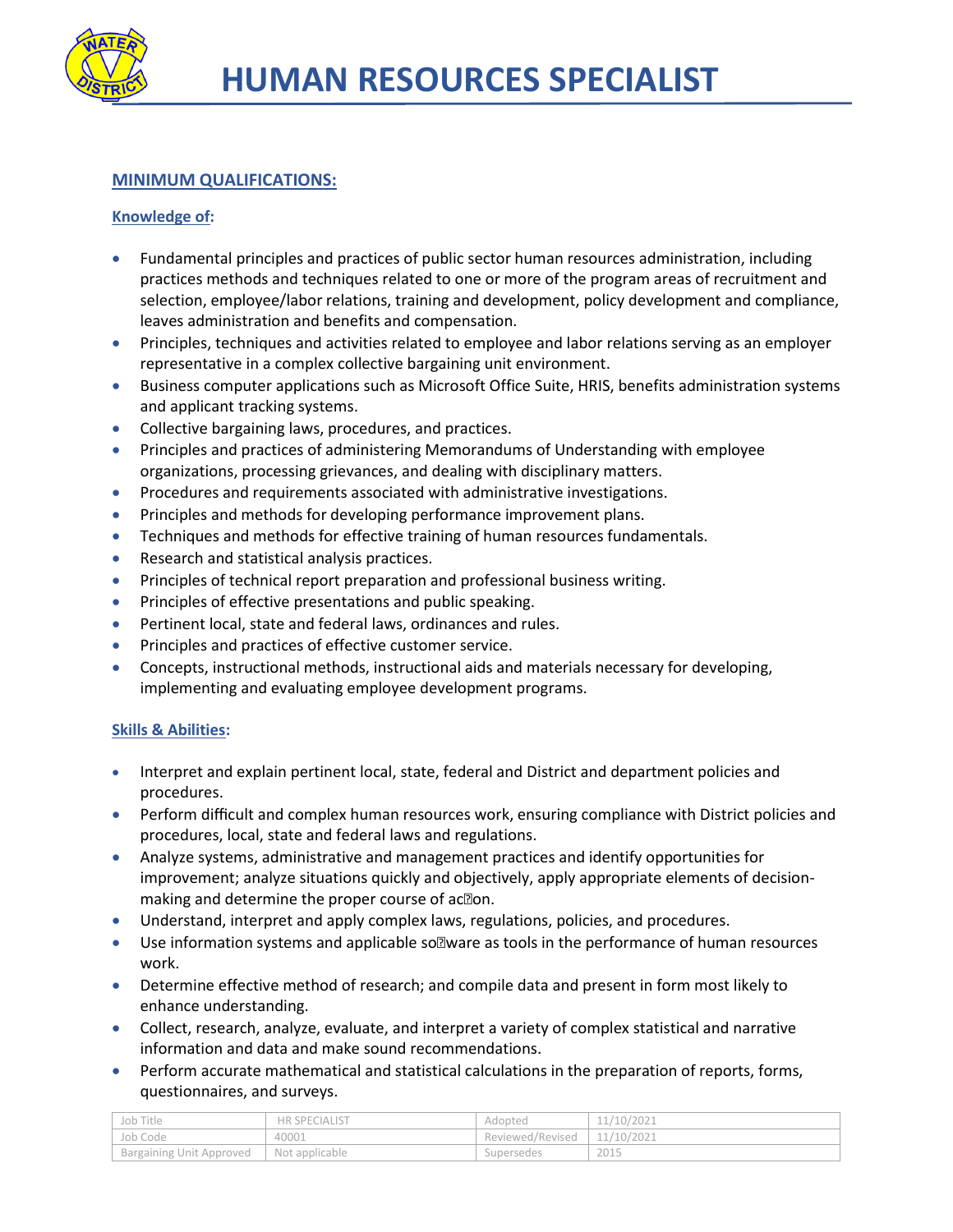

- Develop and recommend policies and procedures related to assigned operations.
- Supervise, train, and evaluate assigned professional, technical and clerical staff.
- Communicate clearly and concisely, both orally and in writing.
- Establish and maintain effective, collaborative and respectful working relationships with those contacted in the course of work.
- Recognize, identify, and resolve conflict or problems of a sensitive or political nature.
- Function under challenging conditions and/or confrontational situations requiring instructing, persuading and motivating people.
- Exercise exemplary independent judgment and initiative, maintain a high degree of confidentiality, and maintain professional demeanor and composure in stressful or confrontational situations.
- Consistently provide exceptional quality service and work products.

## **EDUCATION:**

Bachelor's degree from an accredited college or university in human resources management, business administration, public administration, industrial relations, organizational psychology, or a closely related field. Master's Degree in Human Resources highly desired.

#### **LICENSES & CERTIFICATIONS:**

Possession of a valid California Class C Driver License is required at time of appointment and must be valid at all times during employment.

Professional HR Certification Designation, such as PHR, SPHR, SHRM-CP, and SHRM- SCP is required or must be obtained within twelve months from the date of appointment.

## **EXPERIENCE:**

Five (5) years of progressively professional level experience in a multi-faceted public sector human resources role within a collective bargaining unit environment.

## **Microsoft Office Proficiency**:

Intermediate Level or Above in Word, PowerPoint & Excel.

#### **WORKSITE LOCATION**:

Coachella Campus and/or Palm Desert Campus

#### **PHYSICAL REQUIREMENTS**:

Work is primarily indoors sitting at a desk for prolonged periods with the ability to move about at will. Also travels moderately outside the office to satellite offices and/or District property sites. Position requires walking, reaching, standing, twisting, turning, kneeling, bending, squatting, and stooping in the performance of daily duties. Position also requires grasping, repetitive hand movement, and coordination in the preparation of correspondence, minutes, reports, and forms using a computer keyboard.

| Job Title                | <b>HR SPECIALIST</b> | Adopted          | 11/10/2021 |
|--------------------------|----------------------|------------------|------------|
| Job Code                 | 40001                | Reviewed/Revised | 11/10/2021 |
| Bargaining Unit Approved | Not applicable       | Supersedes       | 2015       |